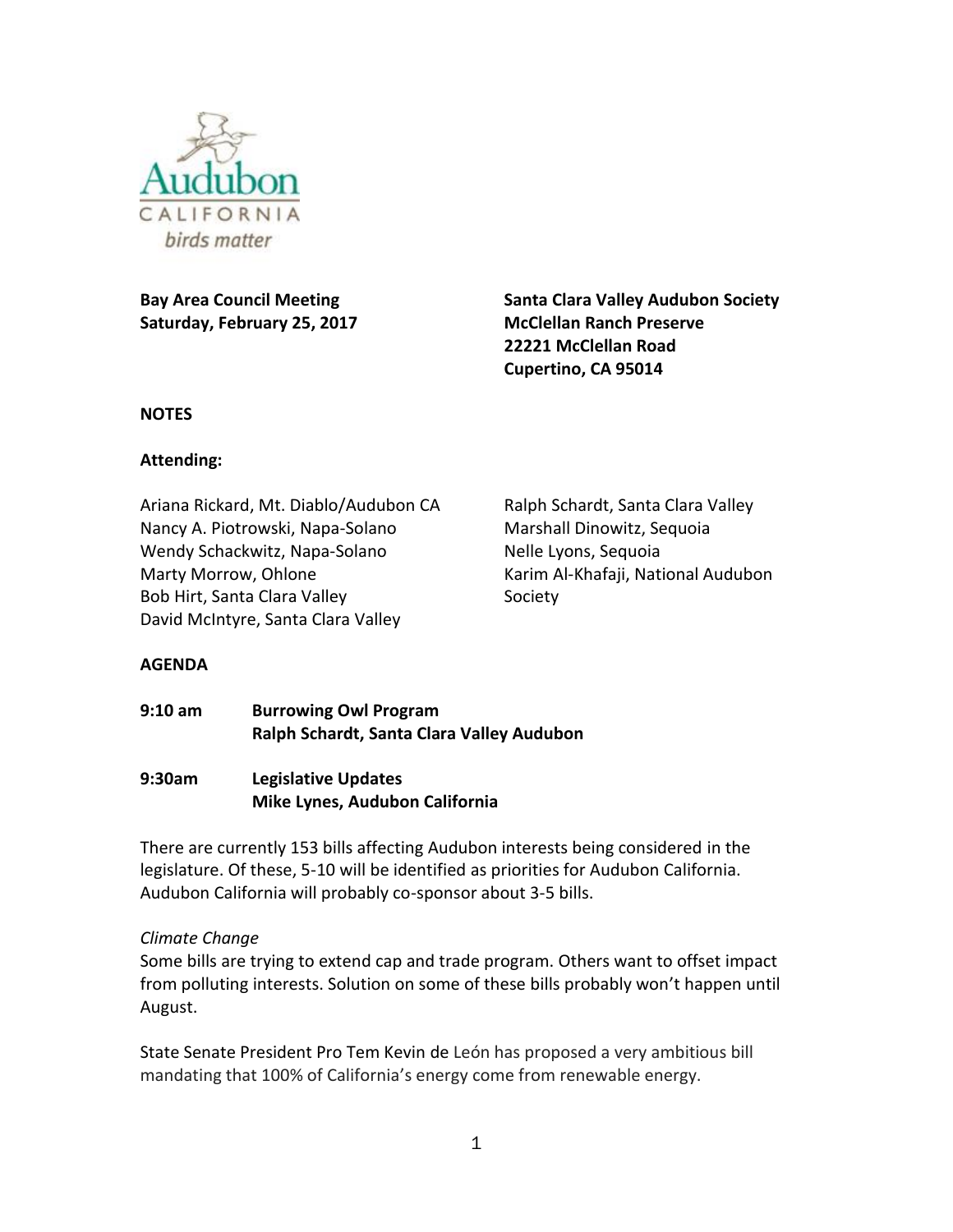### *Wildlife and Natural Resource Funding*

State Parks and Dept. of Fish and Wildlife have many unfunded mandates. There is an annual shortfall of \$100 million. Challenges in coming years are even greater with climate change, population growth, and less federal support.

Currently there is a bill for a Parks Bond, will be a two-year bill. Start this year, and then continue next year for inclusion on the ballot in 2018. Bill would generate \$3-3.5 billion.

### *CEQA*

SoCal – developers are creating petitions and submitting them to the city to get around CEQA requirements. The election code trumps CEQA.

AB 8890 will close this loophole. The bill is opposed by the Chamber of Commerce, who call it a job killer bill.

### *Other bills*

Green Shield bill – "Trump insurance", identify federally listed species and roll them into the CA Endangered Species Act. There are 50-60 species that are federally protected by do not have state status. However, the California Department of Fish and Wildlife does not have the resources to manage these additional species.

#### **10:00 am Conservation and Policy Priorities for FY 18**

We would like to amplify the message about Burrowing Owls and make it into a statewide campaign if we have the resources.

Trump administration seems focused on resource extraction, so we anticipate there will be cuts in parks funding and open space.

Chapters are independent 501c3's and can take whatever stance they want on issues.

Advocacy Day is June 8 in Sacramento. [http://ca.audubon.org/get-involved/audubon](http://ca.audubon.org/get-involved/audubon-california-advocacy-day-2017)[california-advocacy-day-2017](http://ca.audubon.org/get-involved/audubon-california-advocacy-day-2017)

- **10:15 am Report on Audubon California board meeting Wendy Schackwitz, Napa-Solano Audubon**
- **10:45am Bird-a-thons and other fundraisers Each chapter share success stories and lessons learned**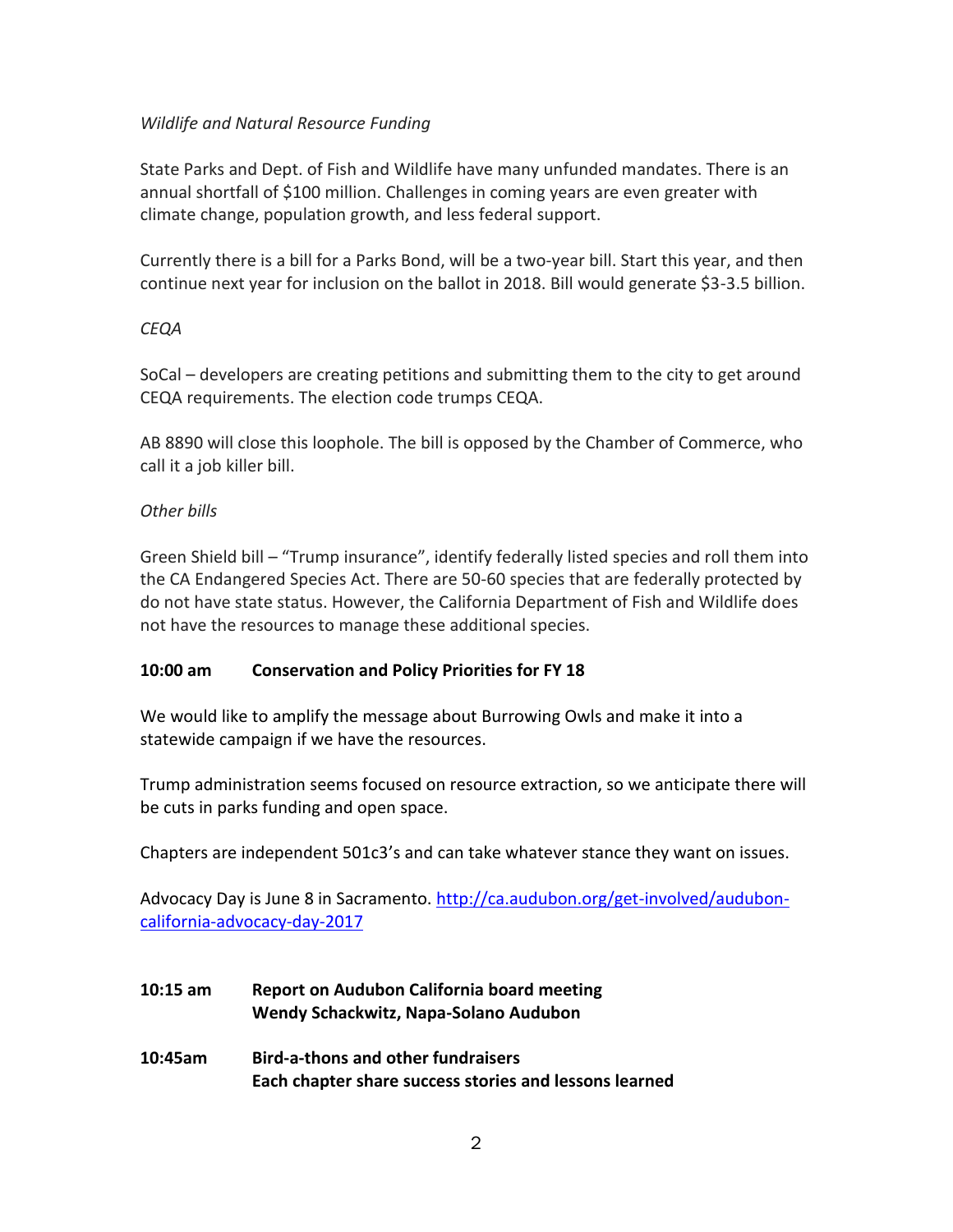### *Napa-Solano*

How do you get the word out? How do you get people to be team leaders? Many people are not comfortable leading and figuring out how to where to go. Suggestion: Recruit a well known leader as a prize.

Trip to see bluebird nest boxes, private tour of Tricolored Blackbird colony – could charge for trip or make it a prize.

## *Santa Clara Valley*

Working people can get their co-workers to join, and also see if their corporations will match donations. Recruit from field trip leaders.

Special events and prizes for teams that raise the most money and see the most species. Also host an annual dinner to recognize people, quizzes and games.

This year, trip leaders from other chapters are participating in other chapters' bird-athons.

Other ideas:

- Fun challenges, like Cal vs. Stanford challenge.
- Cute team names builds loyalty to team. Each year, try to get more species.
- \$50 minimum to join trips.
- Half day field trips rather than 24-hour bird-a-thon.

#### *Golden Gate Audubon*

Sends list of trips to all members. EBRPD trip – don't have to raise funds, just pay \$100 to participate.

Not a great fundraising tool, but good outreach and engagement tool.

#### *Sequoia*

Big Ride or Big Sit. Raises \$3,000 with little effort.

## **11:45am Plants for Birds program Ariana Rickard, Audubon California**

[https://works.audubon.org/groups/native-plants-native-birds/plants-birds](https://works.audubon.org/groups/native-plants-native-birds/plants-birds-engagement-and-outreach-toolkit)[engagement-and-outreach-toolkit](https://works.audubon.org/groups/native-plants-native-birds/plants-birds-engagement-and-outreach-toolkit)

<http://www.audubon.org/native-plants>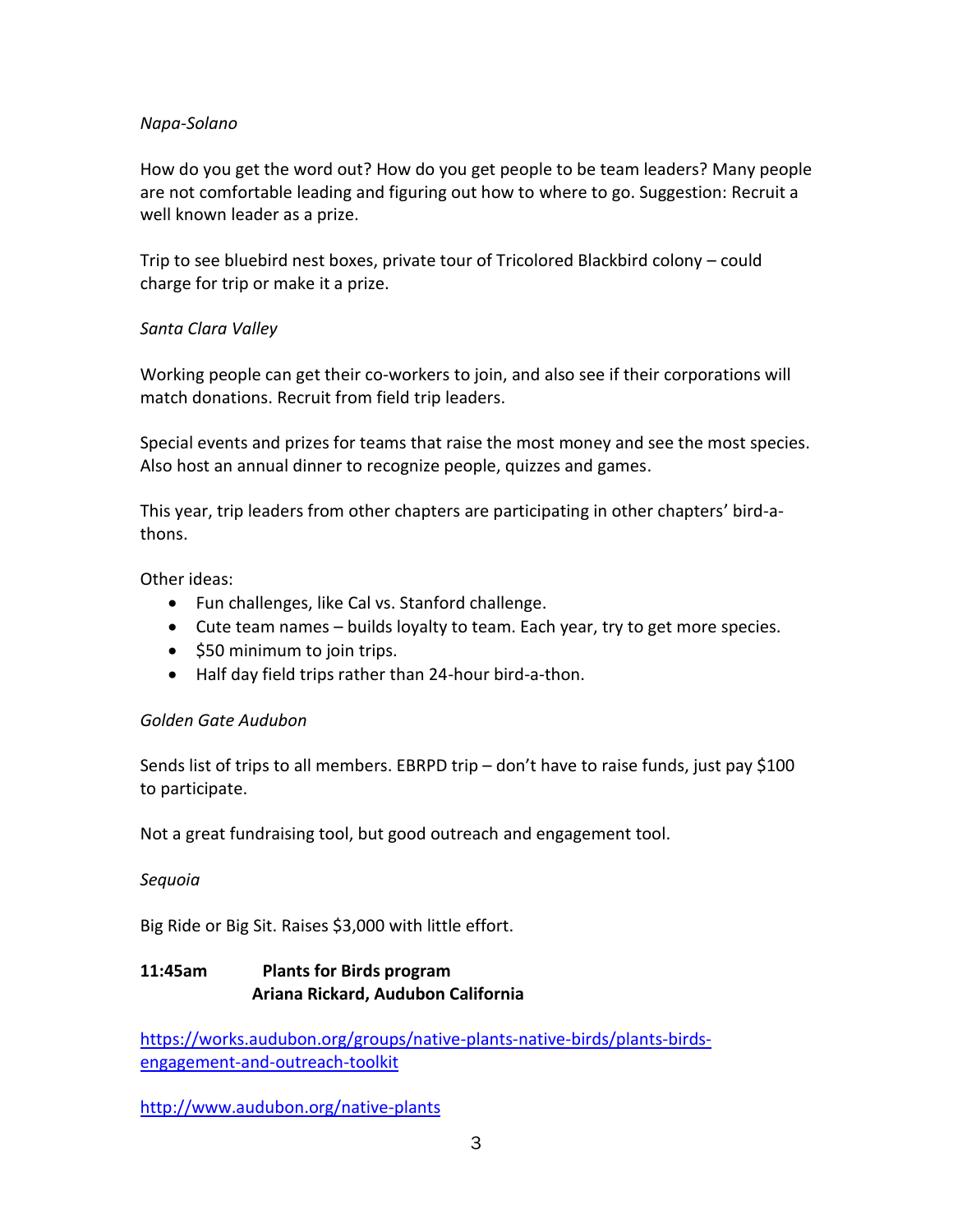<http://www.audubon.org/native-plants/service-survey>

<http://www.audubon.org/plantsforbirds>

<http://www.audubon.org/native-plants-resources/94523>

Ohlone – native plant garden that chapter maintains. Not an education tool.

Santa Clara Valley – garden here, presentations to local organizations.

Napa-Solano – works with local garden club.

Google grant – created a Google sheet. Find at <http://www.napasolanoaudubon.com/Main/NativePlants>

California Birds in a Changing Climate booklet. Charge \$1, people give \$1-5 for booklet. Get different people at table and interest.

Native Plant installation. Three spots. Volunteers from Parks and Recreation.

# **12:00 pm Chapter Reports – Lessons learned and/or current challenge**

## *Golden Gate*

100<sup>th</sup> anniversary – bird walks. Photo displays, rotating, currently at Tilden now. Trying to leverage event to reach new constituencies and new audiences.

## *Madrone*

- 1) Attendance is between 70-100 at membership meetings.
- 2) Continuing the Phenology Project at the Paula Lane Nature Preserve
	- a. added an additional avian species, and have facilitated having American Badger added to the Nat. Phenology Project for the U.S. as of Jan. 2017
- 3) Begin observing at the Petaluma River Bridge for the Phenology Project at that location in March 2017, and observe for Cliff Swallows there Mar-Aug.
- 4) Fundraising
	- a. Bird-a-thon has begun February through April, for fundraising.
	- b. Very good response to our end of year fundraising appeal letter.
	- c. We are fortunate to have received a bequest from one of the Chapter founders, Ernestine I. Smith, who passed away and remembered several conservation organizations, including Madrone Audubon, for donations via a trust.
- 5) Breeding Bird Atlas data gathering has completed and is being analyzed.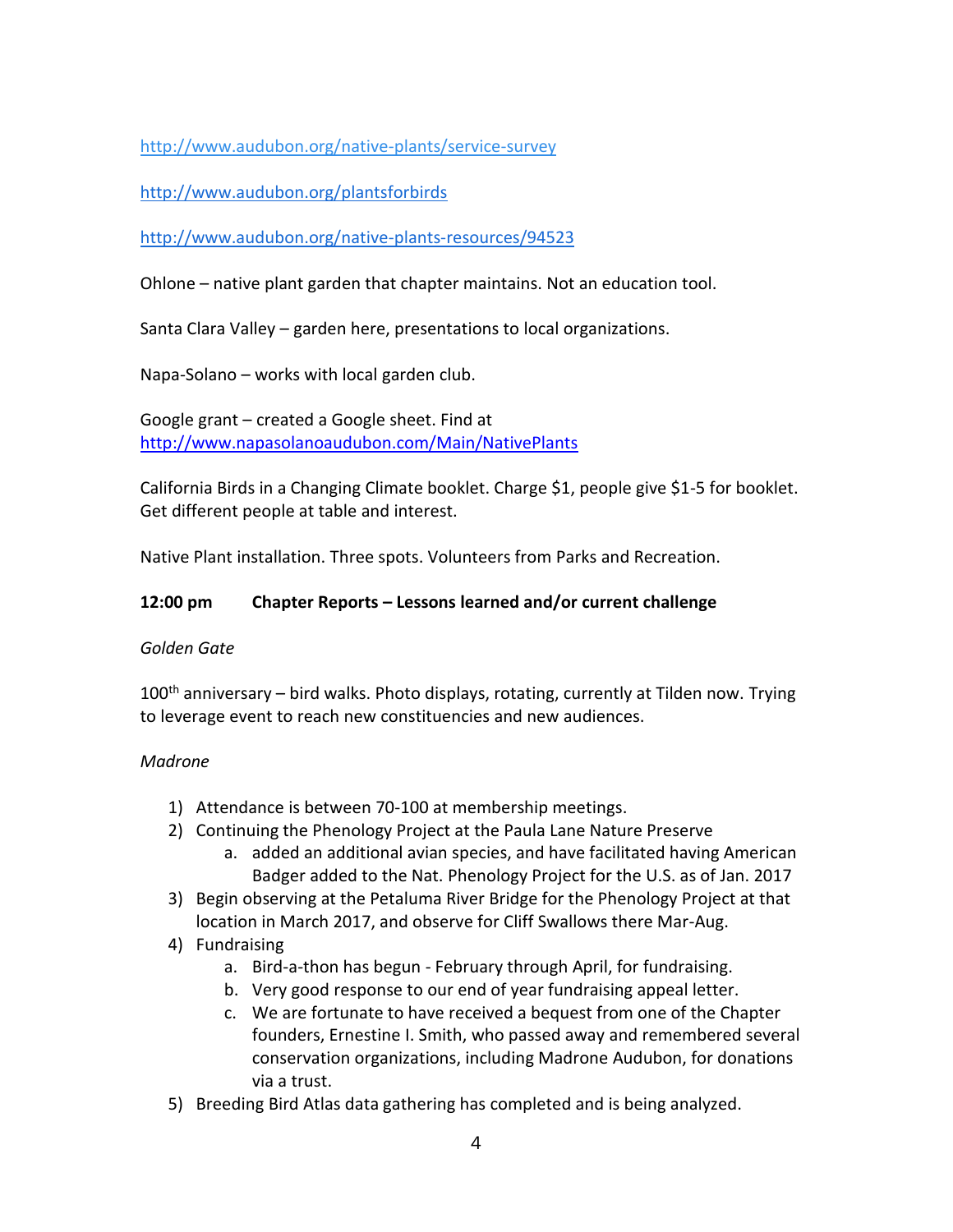- 6) Preparing bird checklists for Sonoma County Regional Parks, will provide the data files and complete a few parks at a time, and Regional Parks will print lists and provide them at kiosks at the County Parks.
- 7) Expanding our habitat gardening programs to include a program that originated via Audubon Rockies in Colorado - Habitat Heroes and Wildscaping, as well as other programs - these will be led by Veronica Bowers of Native Songbird Care & Conservation and Cheryl Harris who is an Ex Officio member of our Board.
- 8) May have a candidate for Treasurer, for which we've been recruiting.
- 9) 50th year anniversary this year and will have an upcoming newsletter focusing on the 50th year, as well as special features for our annual membership meeting in May, and another special program of 50 birds in 50 years later in 2018 to conclude our 50th year activities.
- 10) Membership continue to see new members join our Chapter and are heartened by this. We had 12 new members in December and January join the Chapter.

#### *Marin* - Current activities:

- 1) Updating our insurance
- 2) Northern spotted Owl law suit against Marin County Parks mountain bikes on trails
- 3) Anchor-outs in Richardson Bay
- 4) Highway 37 planning interest from American Bridge Partners and various counties to make it a toll road

#### *Napa-Solano*

- 1) Education program With an Education Coordinator, reached 800 students last year, completed a year-long monitoring program of the Napa creek restoration with Jr Audubon volunteers and presented to the WICC.
- 2) Citizen Science
	- a. In addition to the BBoxes that Solano Land Trust has installed, we have installed 50 in Napa County. The latest trail is at Newell Preserve. The SLT boxes fledged more than 150 birds last year.
	- b. We continue to monitor AmCan wetlands for BirdSeasons on a weekly basis.
	- c. Participated in NAS ClimateWatch completing 8 blocks with >12 point counts in each block, which was a huge feat given the weather.
	- d. Completed our 2 CBCs (Benicia and Angwin) and participated in Solano's.
	- e. Received 2 TRBL grants will monitor all known colonies 2X/week during nesting season, attempt to locate foraging locations, and evaluate historical colony location. Hoping to identify a candidate or two for restoration and a future grant. Will be utilizing Soundscape technology to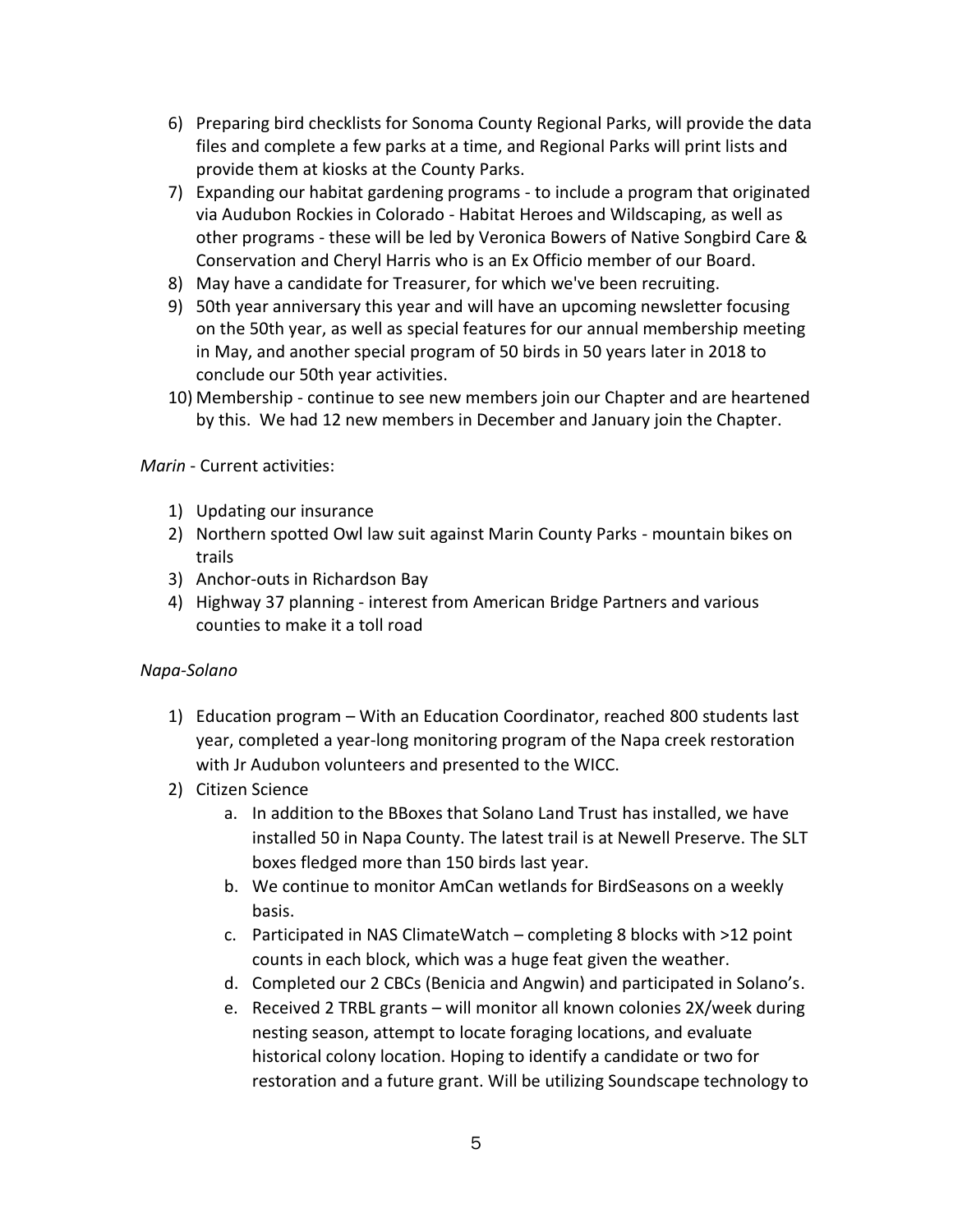determine if we can use it to get extremely detailed info about the TRBL colonies w/o disrupting them. Peeps to indicate fledglings.

- f. Applying for a grant to fund "Project Owlnet" a Northern Saw-whet Owl banding project.
- 3) Conservation
	- a. Received climate grant to hire an advocacy intern. Plan is to:
		- i. Collect >300 individuals willing to be on an email advocacy team.
		- ii. Hold monthly Advocacy Meetups discussing current policies of concern.
		- iii. Intern will join us in Sacramento, participate in BirdSeasons, and ClimateWatch.
	- b. Finished our Climate Booklet! Free download from our website. Will likely need to reprint.
	- c. Finished our Plants For Birds tool and have it on our website. Hoping to add improvements.
- 4) Birding have resurrected our Birds and Brews Meetup. Have had two meetings so far. Have had repeat customers! Nice mixture of novice birders and seasoned "millennials": <https://www.meetup.com/Birds-N-Brews/>
- 5) AmCan eco center planning underway. I'm on steering committee. Long process.
- 6) Plans for Bird-a-thon: The tours will be 1) Tricolored Black Bird colony, 2) Heron Rookery, and 3) Bluebird Box trail.
- 7) Help I could use
	- a. Does anyone have access to some basic "contractor" agreements? And/or volunteer agreements?

## *Ohlone*

- 1) 2016 efforts for fundraising were successful.
	- a. May 2016 we held Pelican Dreams fundraiser —matinee movie and reception held in the old silent film movie theater in Niles (Fremont). The filmmaker, Judy Irving spoke and answered questions.
	- b. We held a silent auction at the same time. We made about \$1,500 profit which went to Friends of Tesla Park to help pay for the legal costs of the battle they're waging against the state regarding Carnegie Off Road Vehicle site.
	- c. We are discussing having another fundraiser in 2017 possibly to continue to raise money for the Tesla Park effort.
	- d. In the fall, our annual appeal letter brought in about the same amount of extra money to OAS as usual - around \$6,000.
- 2) Scholarship We are offering scholarship money this year for someone who would like to attend a camp or workshop that is nature-related or bird-related. The board would like the money to go to someone in our region (young person or adult) but so far there are no takers.